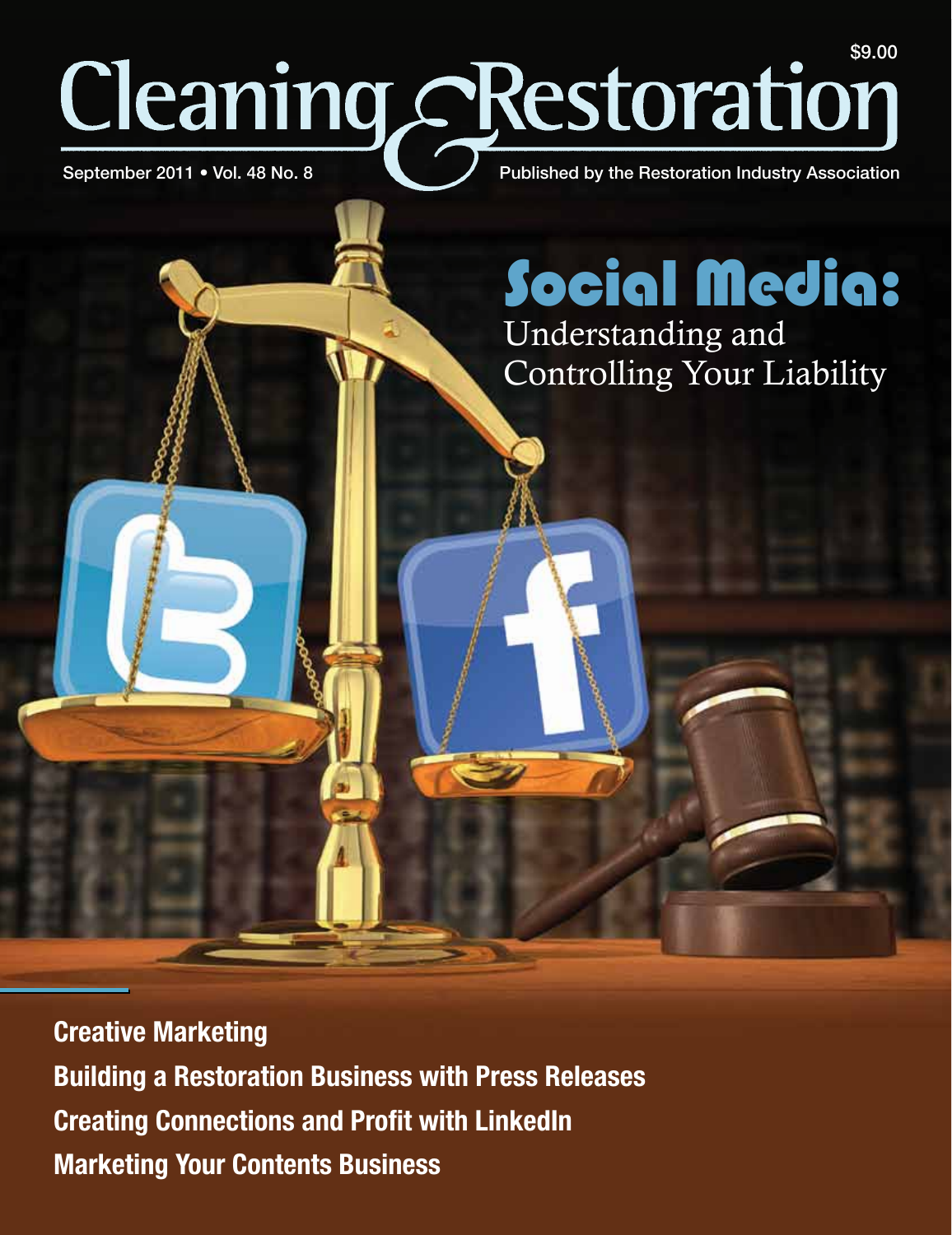*By Michael A. Pinto, CSP, CMP*

## Environmental Hazards from Floods, Hurricanes and Tornadoes



*Those who cannot remember the past are condemned to repeat it.*

> –George Santayana, American philosopher, essayist, poet and novelist

The reports are coming in from the natural disasters in the heartland of the United States this spring. It is clear that a lot of building owners, volunteer responders and even trained restoration professionals were doomed to repeat mistakes that put them and future occupants of many damaged buildings at risk for future health problems.

While there are different types of environmental hazards associated with tornadoes as compared to flooding or hurricanes, there are many common concerns. For example, the destruction caused by the high winds of tornadoes and hurricanes scatters asbestos throughout the debris. Although there were a handful of stories in the popular press about the dangers of asbestos as people sorted through the damage of tornado-ravaged homes in places like Joplin, Mo., and Tuscaloosa, Ala., photos and reports by restoration professionals in the impacted areas indicate that only a small percentage of those working with damaged structures were using appropriate personal protective equipment.

#### The Dangers of Asbestos

It may not seem like a big deal to wear appropriate safety gear, especially respiratory protection, during assessment and salvage operations, but it is! Asbestos is an invisible, long-term, silent killer. Even short duration exposures can cause serious problems 20 years down the road. Of course, the problem is magnified as the work stretches out on a damaged building or as workers move from structure to structure.

Federal and state OSHA regulations require restoration contractors to evaluate potential asbestos hazards at every construction project and protect their workers accordingly. Yet

I have seen little evidence that the majority of restoration contractors have asbestos at the top of their list of concerns when starting a project. Asbestos has been verified as a component of more than 3,000 products used in the United States and Canada. There is a great chance of running into it in damaged houses.

With so many past uses, it makes sense for contractors to understand why and how asbestos was used so they can exercise appropriate caution when dealing with damaged older structures. Illustration 1 offers a summary of the properties of asbestos and broad categories of asbestos-containing products.

Houses built after 1980 are not guaranteed to be asbestos-free. Asbestos-containing pipe and boiler insulation, as well as spray-on acoustical plaster, have been banned, but despite what most contractors believe, the United States still does not have a complete restriction on asbestos in new products. Newer houses can have asbestos shingles, floor tiles, drainpipes and other products that are considered to be non-friable (i.e., cannot be crushed or pulverized by hand pressure). Indeed, more than 20 years after the initial ban on asbestos products was put into place, a 2003 Environmental Protection Agency (EPA) study verified that the "magic mineral," as asbestos was once called, is found in many types of current products. (See Illustration 2)

#### What Lurks in the Water?

Flood-damaged structures have a number of additional environmental hazards besides potential asbestos exposure. A May 11 ABC News story about the Mississippi flooding noted that the water moving from the heartland down to the Gulf of Mexico "carries a mix of fertilizer, oil, pesticides, trash and farm runoff." Tests of water samples found that *E. coli* and *coliform* were 2,000 times the acceptable limits. Surprisingly, the ABC test results did not show evidence of gasoline, oil or chemical toxins. The samples did recover trace levels of heavy metals.

This information is consistent with the EPA sampling in the New Orleans area following Hurricane Katrina and the subsequent flooding